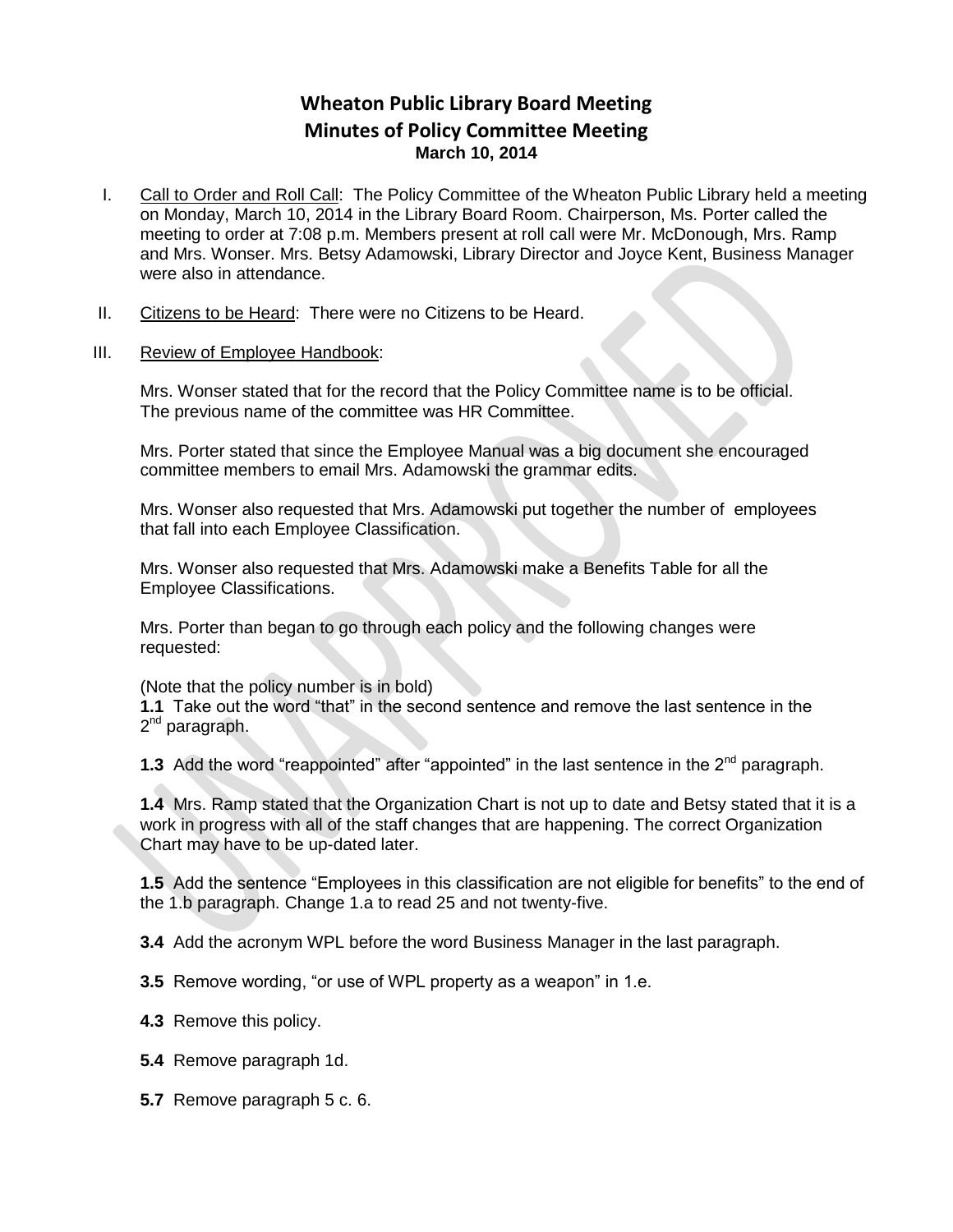**6.4** Change the last paragraph (before the Steps section) to read "The WPL counsels and disciplines tardiness on an individual basis. Discipline for tardy employees is described below:"

**6.6** Remove 2 c. Add words, Regular Part-time to the sentence in 2 b. Remove the words Temporary Employees and replace with Seasonal Employees.

**6.9** Fix word in 15 b to be "send" and not "sent". Do not capitalize the word "Device" in 12 a and b.

**7.1** Remove paragraph 1c, and replace it with the 2<sup>nd</sup> paragraph in Policy 6-4 under Absenteeism.

**7.3** Remove the word Temporary in bullet #2. Add Part Time Employees to the second sentence.

**7.6** Capitalize the word "library's" in second paragraph. Take out commas in the sentence on bullet #3.

**7.7** Look at the wording for this policy to make sure it is correct. Remove the note that is in parentheses in #5 under the heading Procedure.

**7.11** Rewrite this policy to only have the wording from #4 bullets a and b.

**7.12** Change the word City to Library in "Eligibility" paragraph. Ask attorney or City HR department if this policy can be simply referenced to the Federal Law wording.

8.4 Rewrite the 2<sup>nd</sup> sentence to read, "Employees who fail to pay fines and fees for late, damaged and lost materials...." Remove the 2<sup>nd</sup> paragraph.

**9.1** Rewrite #1 bullet b #4 to read, "At the annual review period in April (before start of new fiscal year)."

**10.1** Remove since this topic is covered in 5.12.

**11.2** Remove the last sentence in the first paragraph. Add the sentence, Employees who opt to join the Dental Insurance Plan much pay 100% of the coverage for both themselves and their dependents

**11.3** Remove the word "regular" in the first paragraph. Check the provision that includes the collective bargaining group statement.

**11.4** Add the word "eligible" after "Newly hired" in 2<sup>nd</sup> paragraph. Review the last paragraph wording with the City of Wheaton HR department.

IV. Adjournment: There being no further business Mrs. Porter made the motion to adjourn the meeting. Mrs. Ramp seconded the motion. No discussion was made.

|          | <b>Roll Call Vote</b> |
|----------|-----------------------|
| Ayes:    | Ms. Porter            |
|          | Mrs. Wonser           |
|          | Mr. McDonough         |
| Nays:    | None                  |
| Abstain: | None                  |